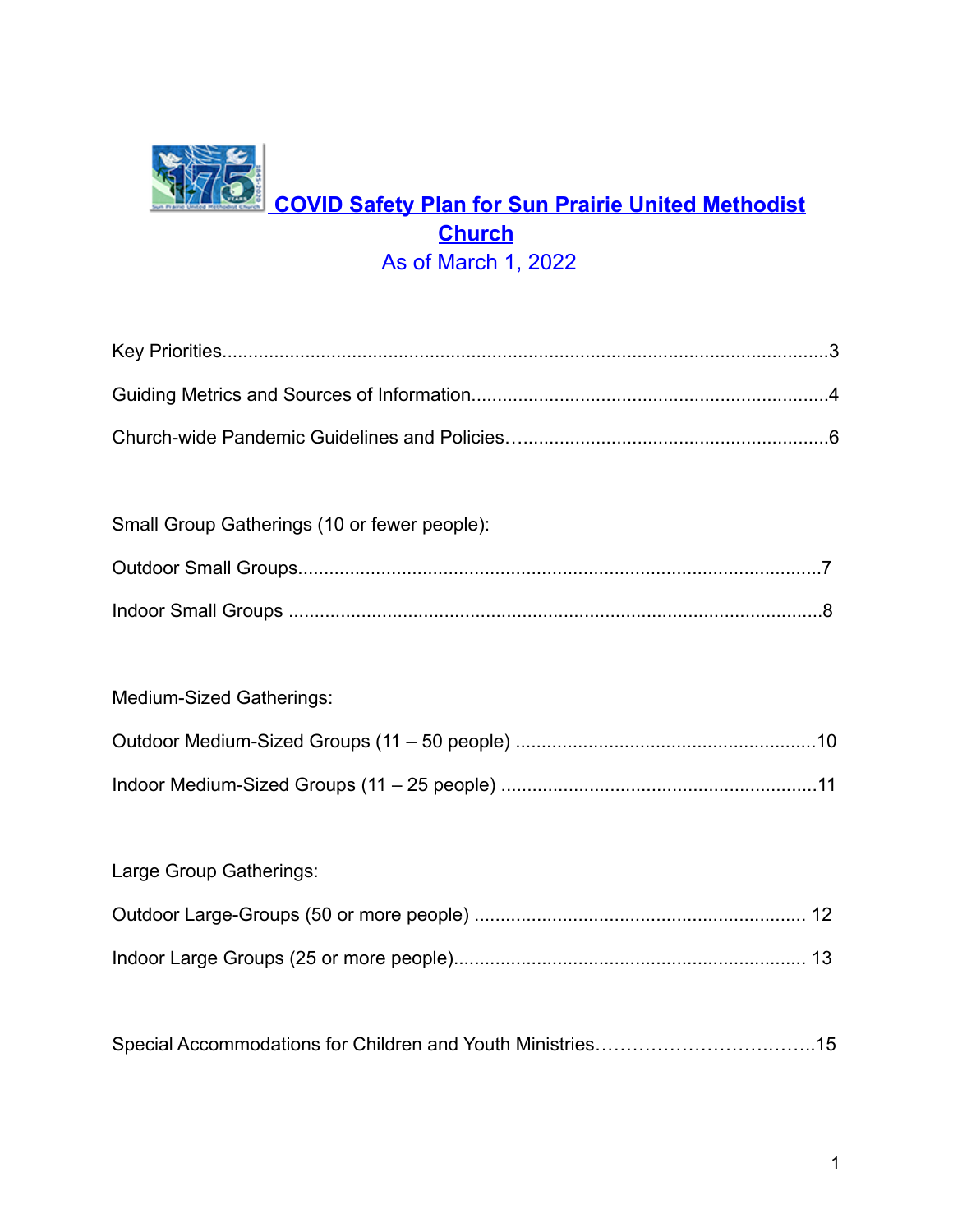| Worship: |  |  |  |  |
|----------|--|--|--|--|
|          |  |  |  |  |
|          |  |  |  |  |
|          |  |  |  |  |
|          |  |  |  |  |
|          |  |  |  |  |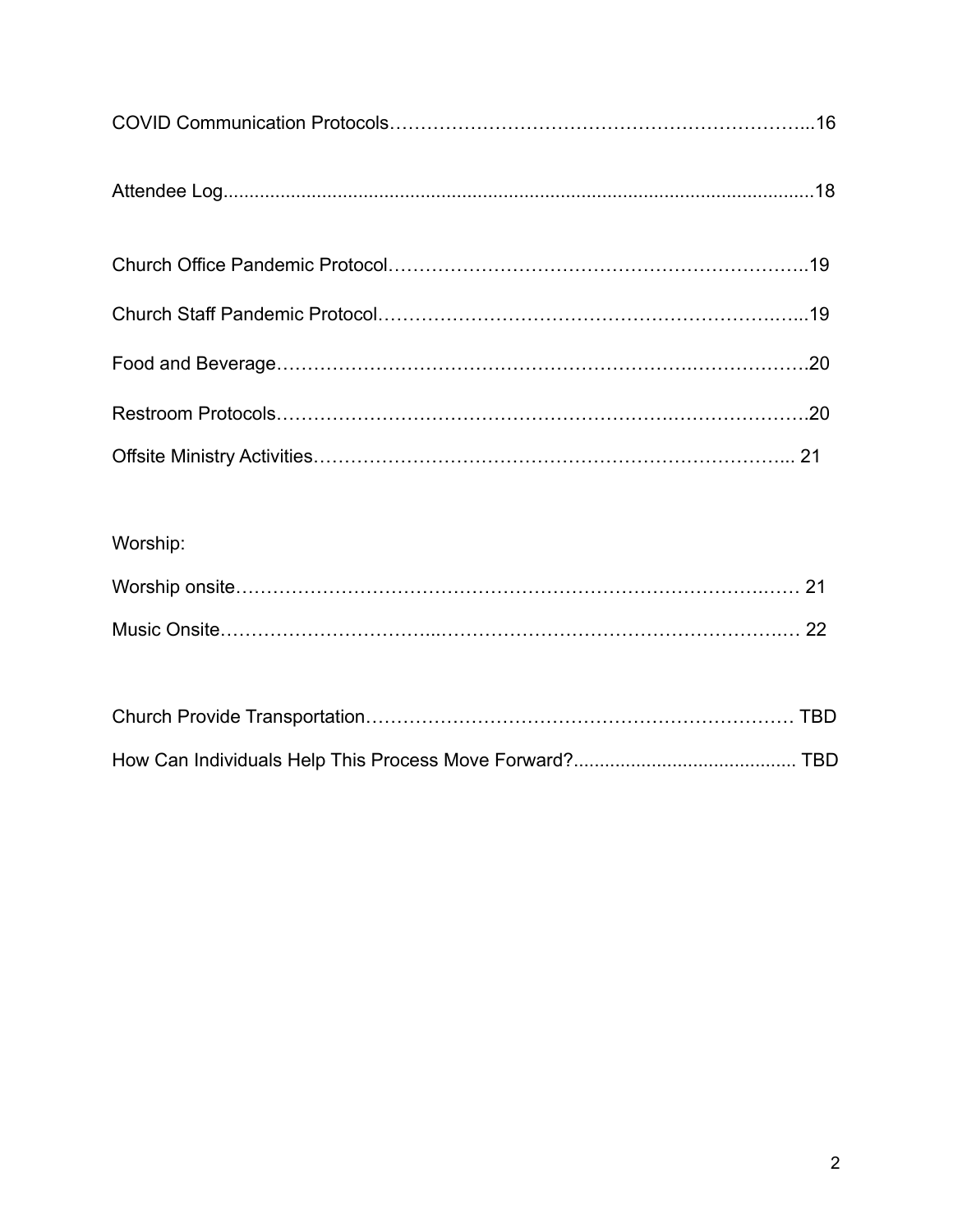### **Key Priorities**

#### 1. The Life and Health of Neighbor

In our decision making, our top priority will be caring for the life and health of our neighbors. It is easy for us to focus on meeting our own needs and desires during these challenging times. However, during this pandemic, it is clearer that our individual and church decisions have ramifications on the lives and health of people in our wider community.

#### 2. Creativity in Ministry

Our mission and basic values as a church do not change. However, how we live out our mission and values has changed over time, in order to connect with and meet the needs of our changing community and world. It remains a highest priority to find ways to creatively live out our mission and values as a community of faith that will meet our current challenges and needs without sacrificing safety of the community.

#### 3. Diversity and Accessibility

Our church places a high priority on ensuring that the church's ministries are available to the greatest number of God's people. For instance, we include in our embrace those who struggle to access technology, those who are not able to be immunized, and people who are new to the community of faith.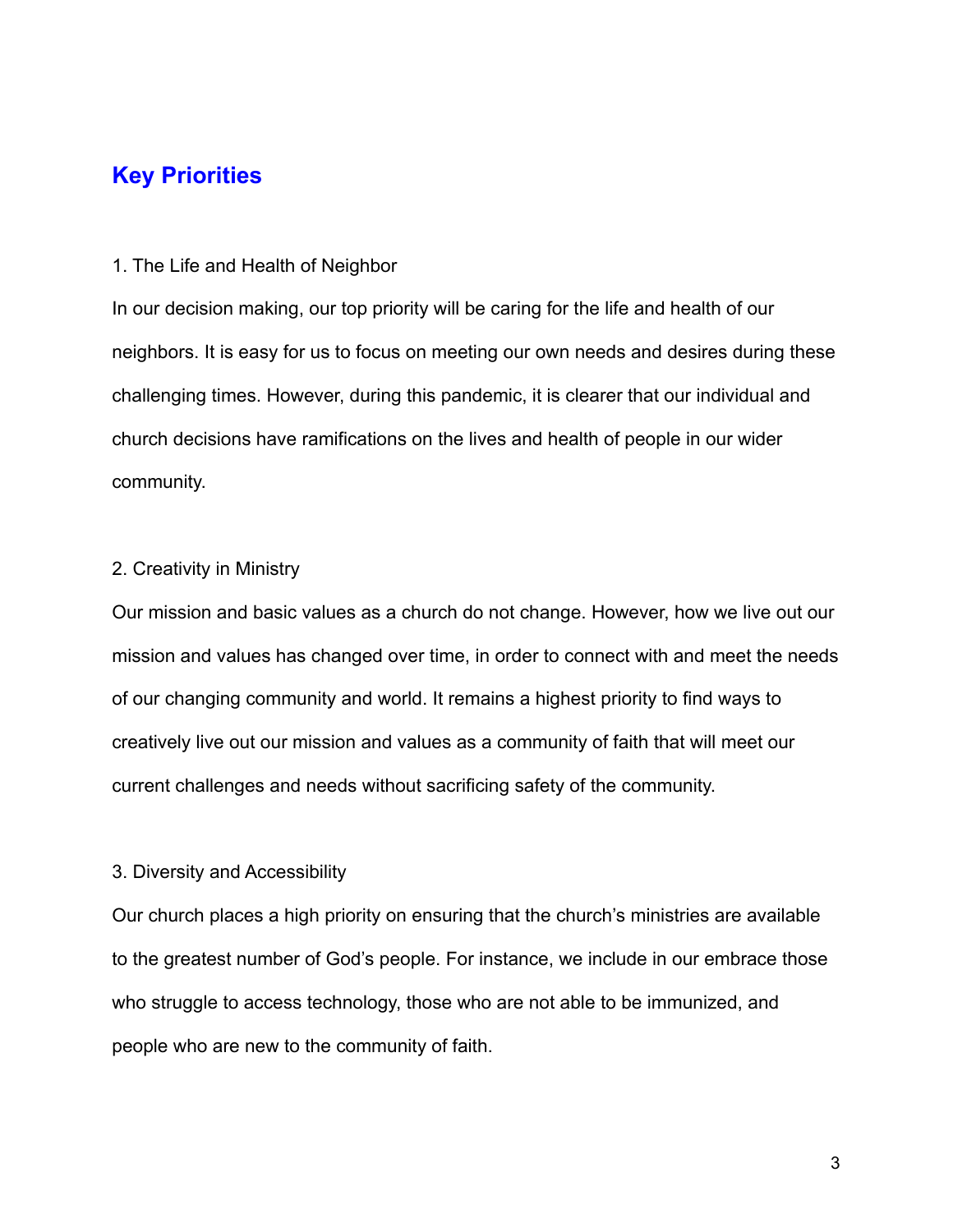4. Continue to Acknowledge and Claim the Church's Role as a Community Leader We acknowledge and claim the special role we have in the community and strive to model best practices in health and community care.

5. Trust in the Resilience of the Church

While this extended crisis has stretched our endurance and imaginations, we trust that God will guide the church through these difficult times. We affirm that nothing on earth can separate us from the love of God in Christ Jesus our Lord.

#### **Guiding Metrics and Sources of Information**

There is an overwhelming amount of information available to us. Too much information from too many sources can be almost as debilitating to a decision-making process as no information.

Therefore, we have chosen the following to be the main sources of information upon which we will base our guidelines and recommendations as a church.

• Wisconsin Department of Health Services

o Metric Information - <https://www.dhs.wisconsin.gov/covid-19/disease.htm>

o Vaccine Information - <https://www.dhs.wisconsin.gov/covid-19/vaccine> data.htm

• Public Health Madison and Dane County - <https://www.publichealthmdc.com/>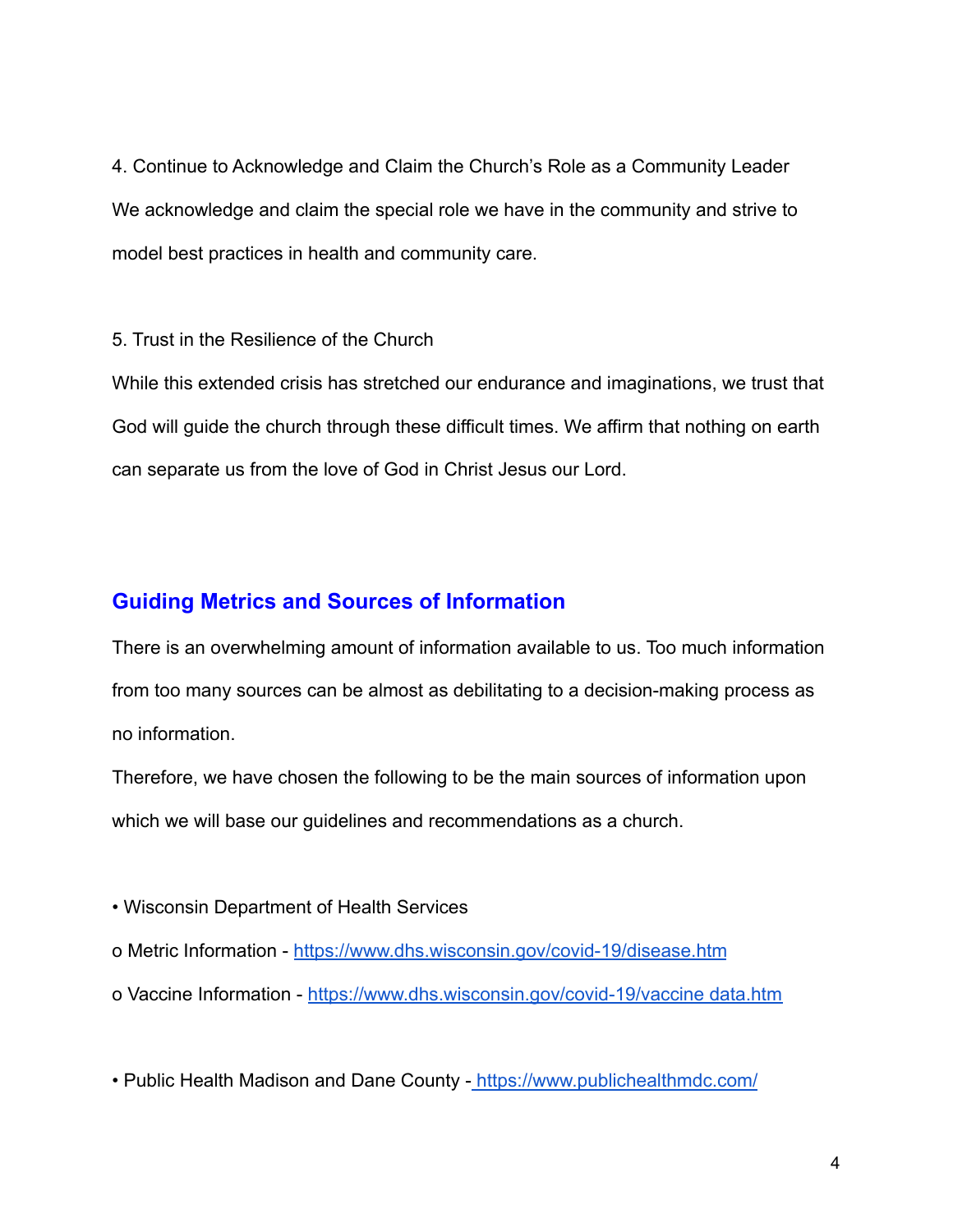o Current Public Health Orders -

<https://www.publichealthmdc.com/coronavirus/forward-dane/current-order>

o Data and Metrics - <https://www.publichealthmdc.com/coronavirus/data>

- Wisconsin Council of Churches
- o Returning to Church <https://www.wichurches.org/2021/01/14/returning-to> church/
- o Holding Our Plans Loosely -

[https://www.wichurches.org/wpcontent/uploads/2021/01/Holding-Our-Plans-Loosely-Ret](https://www.wichurches.org/wpcontent/uploads/2021/01/Holding-Our-Plans-Loosely-Returning-to-Church-2-3.pdf) [urning-to-Church-2-3.pdf](https://www.wichurches.org/wpcontent/uploads/2021/01/Holding-Our-Plans-Loosely-Returning-to-Church-2-3.pdf)

•Church Mutual Insurance- <https://coronavirus.churchmutual.com/>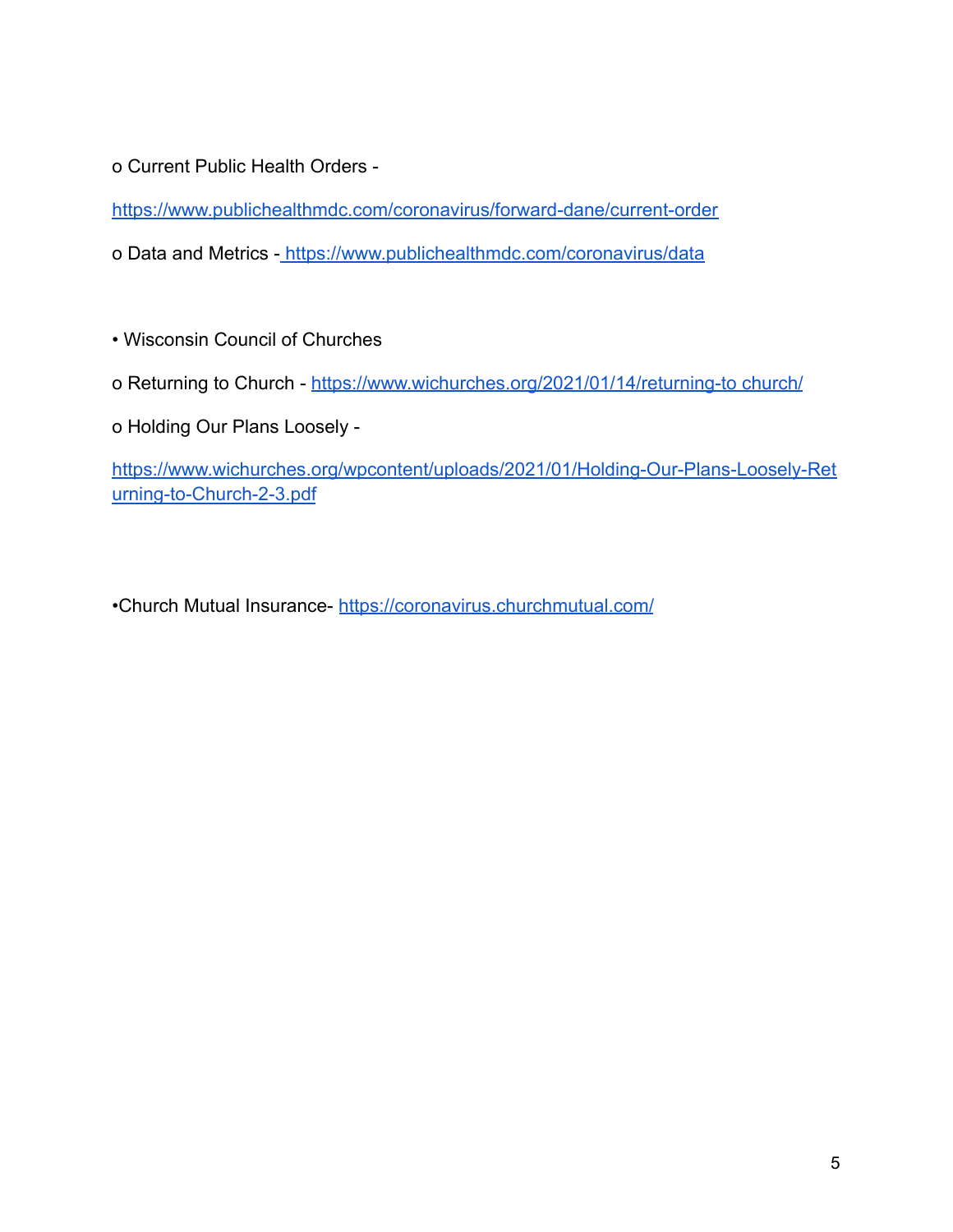### **Church-wide Pandemic Guidelines and Policies**

At Sun Prairie United Methodist Church we strive to be a grace-filled, inclusive community of Christian believers dedicated to building disciples and sharing God's love.

As a part of loving our community, we hereby covenant with one another to continue the fight against COVID-19 even as we open our buildings for public worship, learning, and use.

• We will not attend any activities on the church grounds if:

o We are sick

o We are experiencing symptoms of illness, even if we are not certain of illness

o We believe we may have been exposed to someone who is sick, until we are

certain we are not contagious with COVID-19

o We are currently in isolation due to testing positive for COVID-19

•We will try our best to avoid touching our eyes, nose, and mouth with unwashed hands.

• Immediately upon entering the church building, we will either:

o Disinfect all surfaces of our hands with hand sanitizer until the gel is dry. When

possible hand sanitizer should be at least 60% alcohol

o Wash our hands with soap and water for at least 20 seconds (the time it takes to pray the Lord's Prayer or sing "Happy Birthday")

•When attending events or groups outside we will immediately sanitize our hands with hand sanitizer.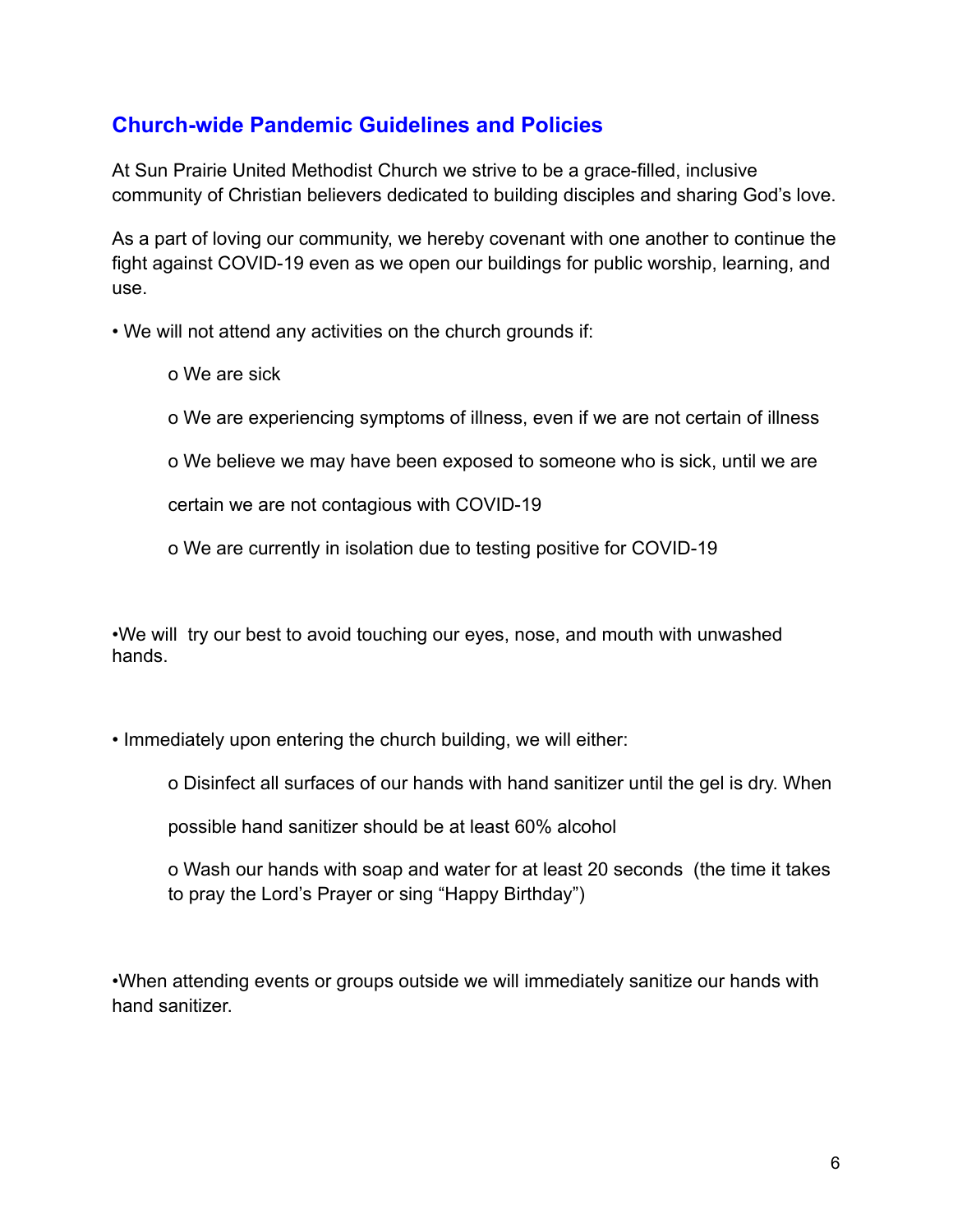• We will not hug, shake hands, or engage in physical contact when we are with others in the church building.

• We will remain at least 3 feet apart from people with whom we do not live.

• Wearing a mask will be recommended but not required for most situations and ministries. However there may be times when you are asked to wear a mask in our building.

• We will follow these guidelines whether or not we have been vaccinated.

### **Small Group Gatherings: 10 or fewer people**

#### Outdoor Small Groups

Both church and community based small groups are welcome to meet outdoors on the church grounds following the guidelines laid out in the Church-Wide Pandemic Guidelines, as long as the current County Health Order allows groups of this size to gather outdoors. There is no maximum number of groups for outside meetings.

#### Other guidelines include:

o Each group must schedule their meeting with the church office staff at least five working days before their meeting to ensure the space is available. The church can be contacted at 608-837-5554 or [lmeixner@sunprairieumc.org.](mailto:lmeixner@sunprairieumc.org)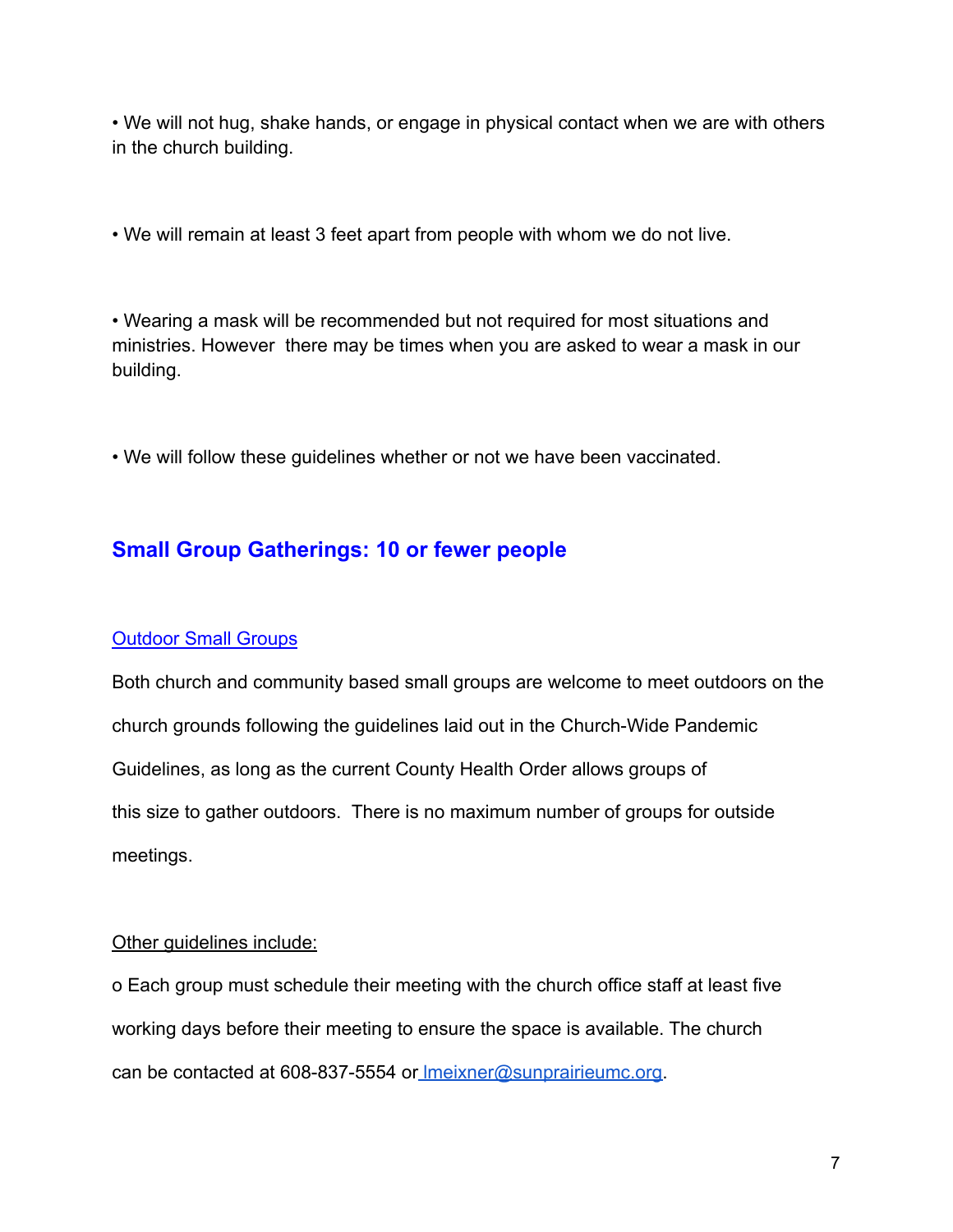o Each group shall designate one person who will be accountable for the following:

- cleaning up and sanitizing
- keeping a list of who attended the group's meeting (for possible contact tracing)
- requesting a fob for building access (if needed)
- notifying the church office of any exposure events as soon as one is identified
- communicating meeting plans and other information with the church office

The name of that person shall be communicated to the church office staff, along with their preferred mode of communication.

o Individuals are welcome to use the restrooms in the church as needed. According to the CDC, using shared restrooms poses a significant risk for infection. High touch surfaces should be sanitized by the user after the restroom is used.

O Each group will be required to use the COVID Health Screener created by the church for each participant. The screener can be found at [Covid-19-Symptoms-Update-March-2021.pdf \(sunprairieumc.org\)](https://www.sunprairieumc.org/wp-content/uploads/2021/02/Covid-19-Symptoms-Update-March-2021.pdf)

#### Indoor Small Groups

The following are not requirements, but are recommendations for small groups who are meeting indoors:

o It is highly recommended that people not meet in person in small groups until

two weeks have passed from the date of their final COVID-19 vaccination.

Both church and community-based small groups are welcome to meet indoors in space approved by church office staff following the guidelines laid out in the Church-Wide Pandemic Guidelines, as long as the current County Health Order allows.

o Each group must schedule their meeting with the church office staff at least five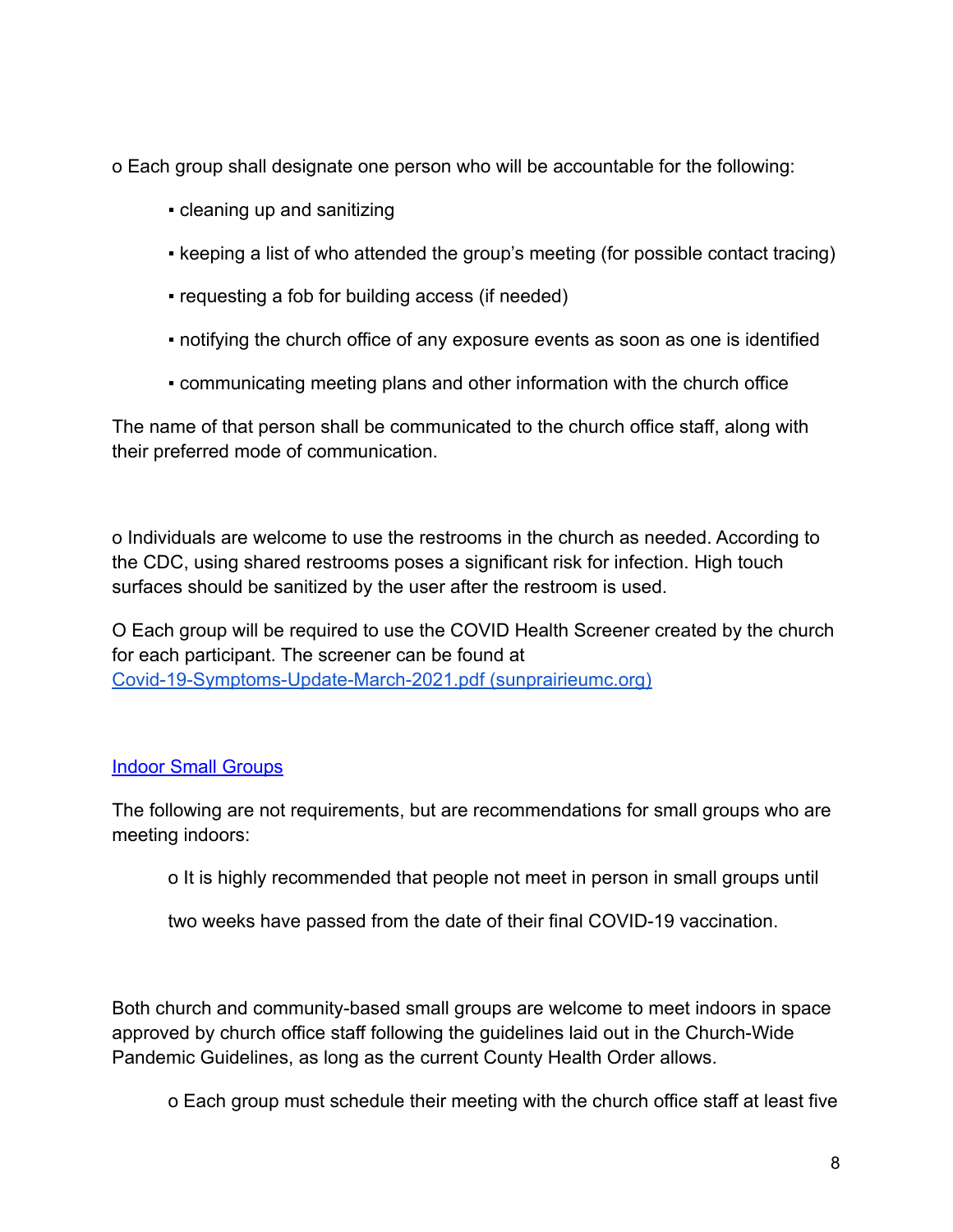working days before their meeting to ensure the space is available. The church

can be contacted at 608-837-5554 or [lmexiner@sunprairieumc.org](mailto:lmexiner@sunprairieumc.org)

o Each group shall designate one person who will be accountable for the following:

▪ cleaning up and sanitizing

.

• keeping a list of who attended the group's meeting (for possible contact) tracing)

- requesting a fob for building access (if needed)
- notifying the church office of any exposure events as soon as one is identified
- communicating meeting plans and other information with the church office

The name of that person shall be communicated to the church office staff, along

with their preferred mode of communication.

o Individuals are welcome to use the restrooms in the church as needed. According to the CDC, using shared restrooms poses a significant risk for infection. High touch surfaces should be sanitized by the user after the restroom is used.

O Each group will be required to use the COVID Health Screener created by the church for each participant. The screener can be found at [Covid-19-Symptoms-Update-March-2021.pdf \(sunprairieumc.org\)](https://www.sunprairieumc.org/wp-content/uploads/2021/02/Covid-19-Symptoms-Update-March-2021.pdf)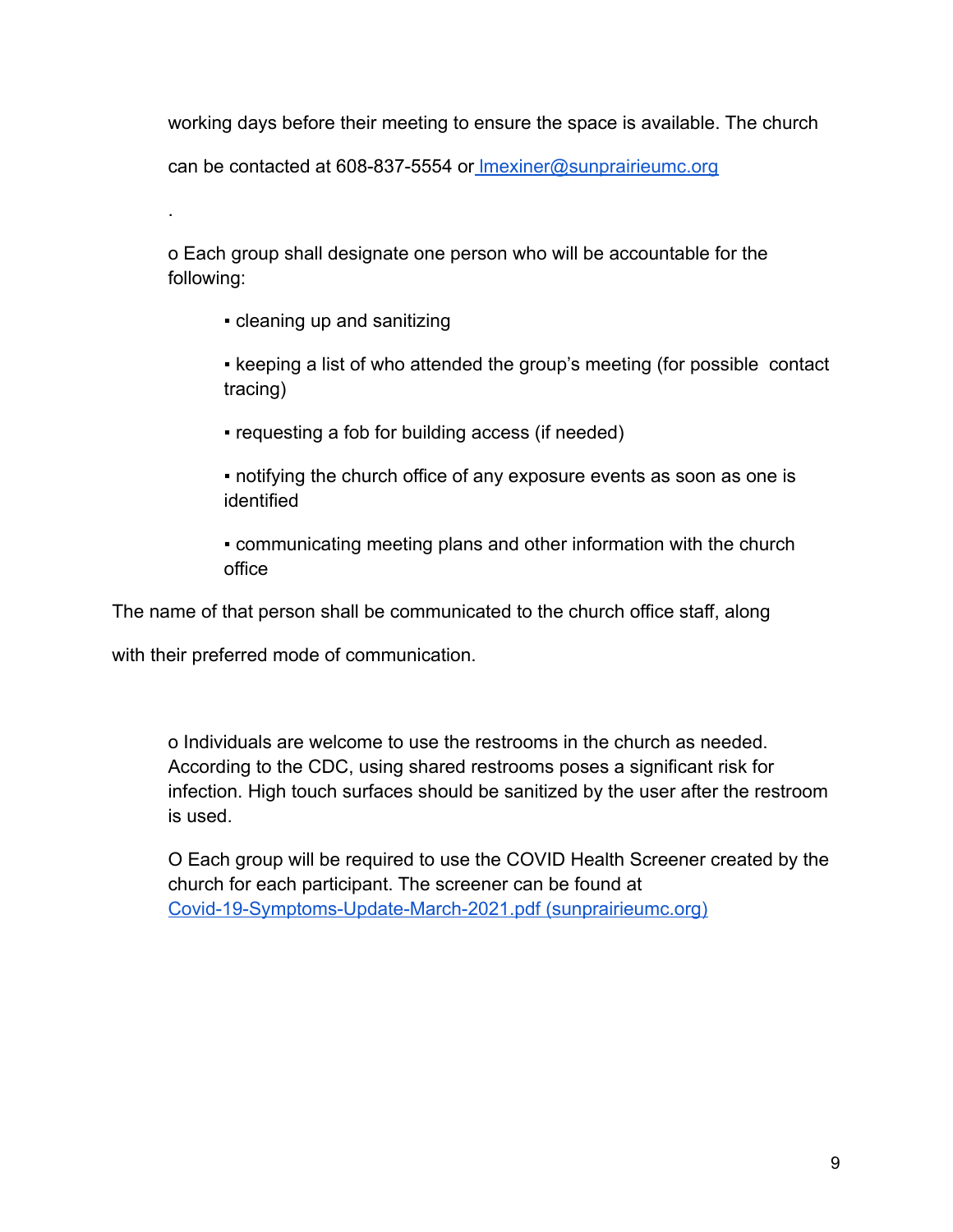### **Medium-Sized Group Gatherings**

#### Outdoor Medium-Sized Groups (11 – 50 people)

Both church and community-based medium-sized groups are welcome to meet outdoors on the church grounds following the guidelines laid out in the Church-Wide Pandemic Guidelines and Covenant, as long as the current County Health Order allows groups of this size to gather outdoors. There is no maximum number of groups for outside meetings.

#### Other guidelines include:

o Each group must schedule their meeting with the church office staff at least five working days before their meeting to ensure the space is available The church can be contacted at 608-837-5554 or [lmexiner@sunprairieumc.org](mailto:lmexiner@sunprairieumc.org).

o Each group shall designate one person who will be accountable for the following:

- cleaning up and sanitizing
- keeping a list of who attended the group's meeting (for possible contact tracing)
- requesting a fob for building access (if needed)
- notifying the church office of any exposure events as soon as one is identified
- communicating meeting plans and other information with the church office

The name of that person shall be communicated to the church office staff, along with their preferred mode of communication.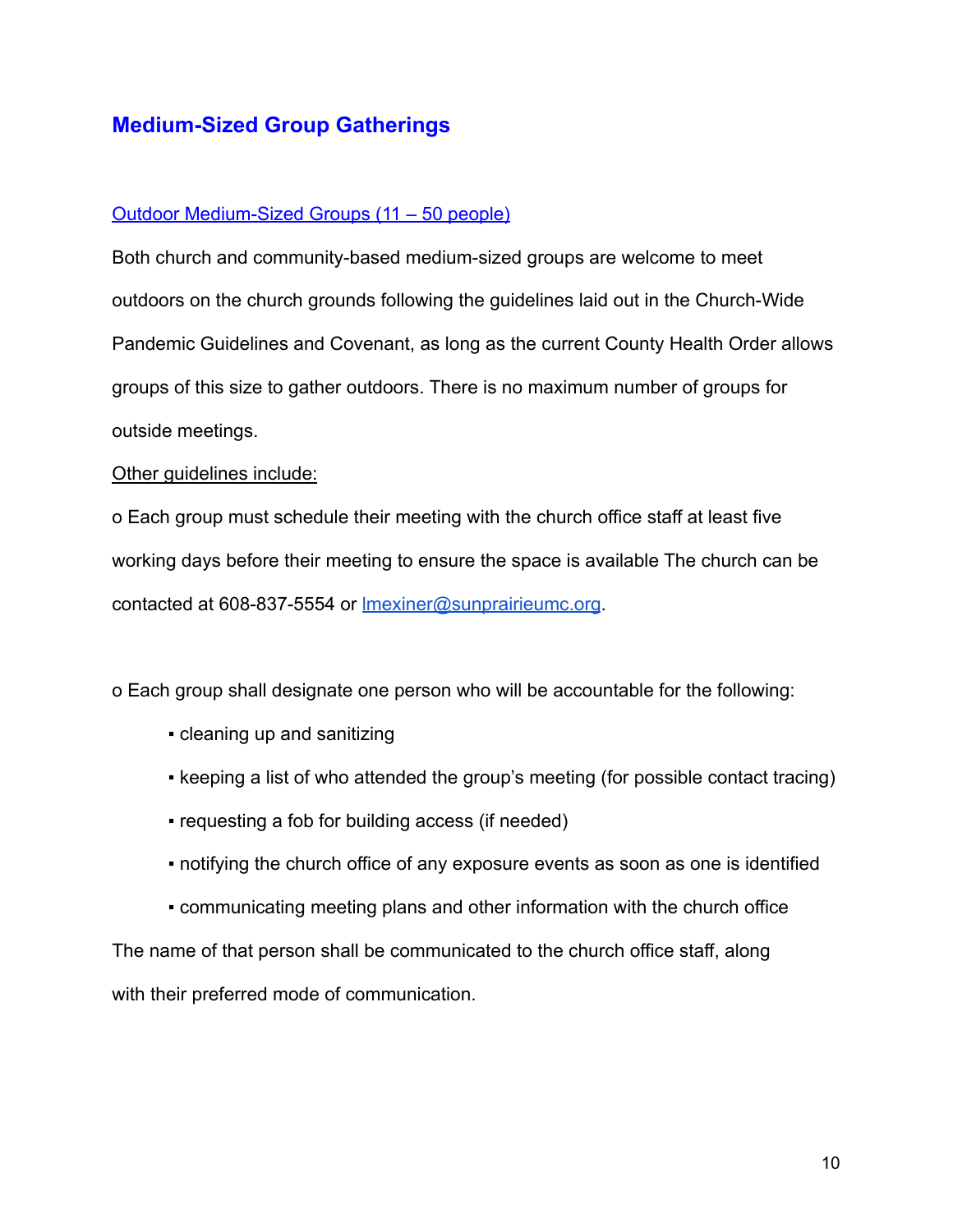o Individuals are welcome to use the restrooms in the church as needed.According to the CDC, using shared restrooms poses a significant risk for infection. High touch surfaces should be sanitized by the user after the restroom is used.

o It is highly recommended that a social distancing plan be put in place prior to the group's meeting.

O Each group will be required to use the COVID Health Screener created by the church for each participant. The screener can be found at [Covid-19-Symptoms-Update-March-2021.pdf \(sunprairieumc.org\)](https://www.sunprairieumc.org/wp-content/uploads/2021/02/Covid-19-Symptoms-Update-March-2021.pdf)

#### Indoor Medium-Sized Groups (11 – 25 people)

The following are not requirements, but are recommendations for medium-sized groups who are meeting indoors:

o It is highly recommended that people not meet in-person in groups until two weeks have passed from the date of their final COVID-19 vaccination.

Other guidelines include:

o Each group must schedule their meeting with the church office staff at least five

working days before their meeting to ensure the space is available. The church

can be contacted at 608-837-554 or [lmexiner@sunprairieumc.org](mailto:lmexiner@sunprairieumc.org).

o At the time of scheduling, a written plan for how the group is going to maintain and monitor social distancing must be submitted.

o Each group shall designate one person who will be accountable for the following:

- cleaning up and sanitizing
- keeping a list of who attended the group's meeting (for possible contact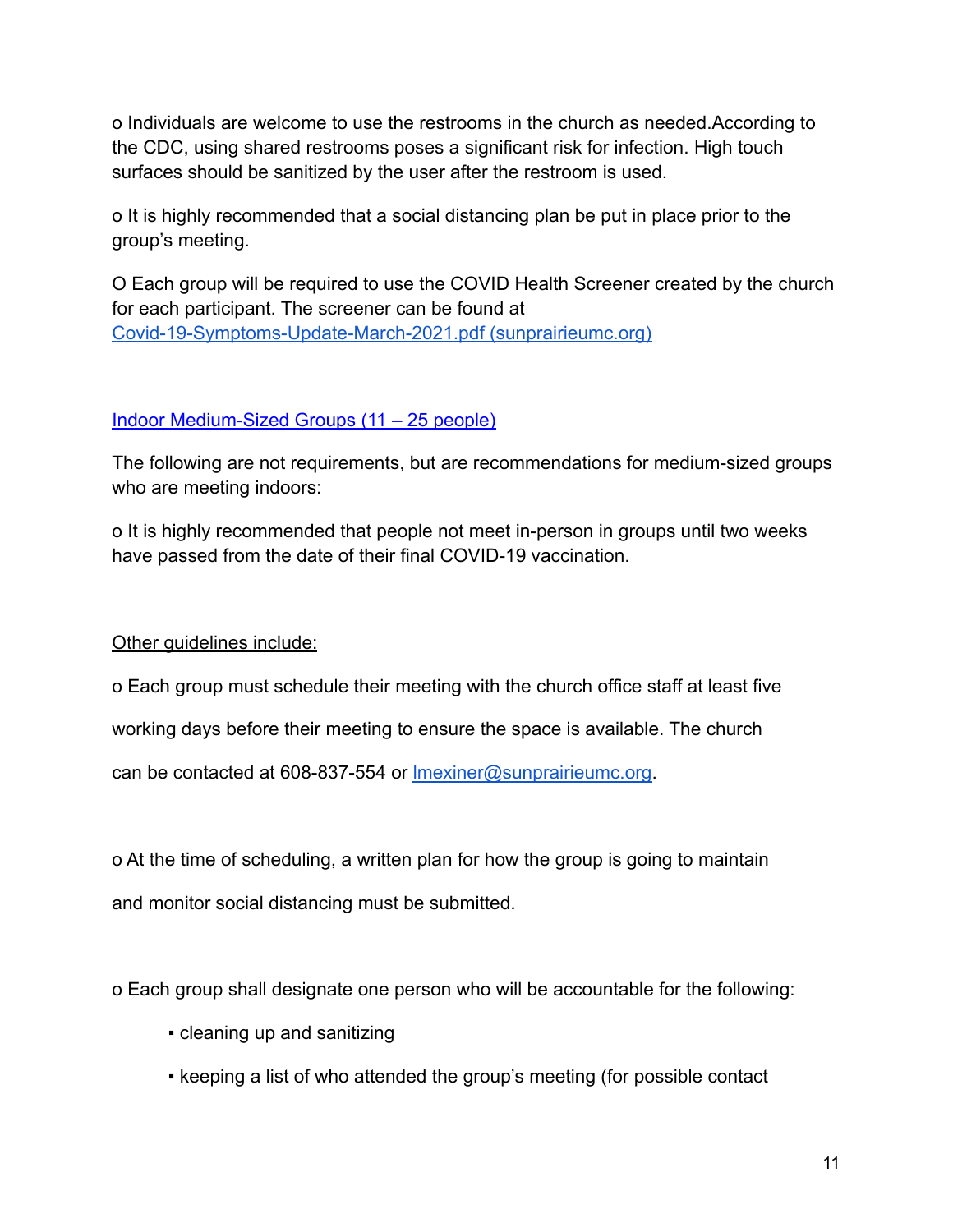tracing)

- requesting a fob for building access (if needed)
- notifying the church office of any exposure events as soon as one is identified
- communicating meeting plans and other information with the church office

The name of that person shall be communicated to the church office staff, along with their preferred mode of communication.

o Individuals are welcome to use the restrooms in the church as needed. According to the CDC, using shared restrooms poses a significant risk for infection. High touch surfaces should be sanitized by the user after the restroom is used.

O Each group will be required to use the COVID Health Screener created by the church for each participant. The screener can be found at [Covid-19-Symptoms-Update-March-2021.pdf \(sunprairieumc.org\)](https://www.sunprairieumc.org/wp-content/uploads/2021/02/Covid-19-Symptoms-Update-March-2021.pdf)

### **Large-Sized Group Gatherings**

#### Outdoor Large-Sized Groups (50 people or more)

Both church and community-based large-sized groups are welcome to meet

outdoors on the church grounds following the guidelines laid out in the Church-Wide

Pandemic Guidelines and Covenant, as long as the current County Health Order allows

groups of this size to gather outdoors. There is no maximum number of groups for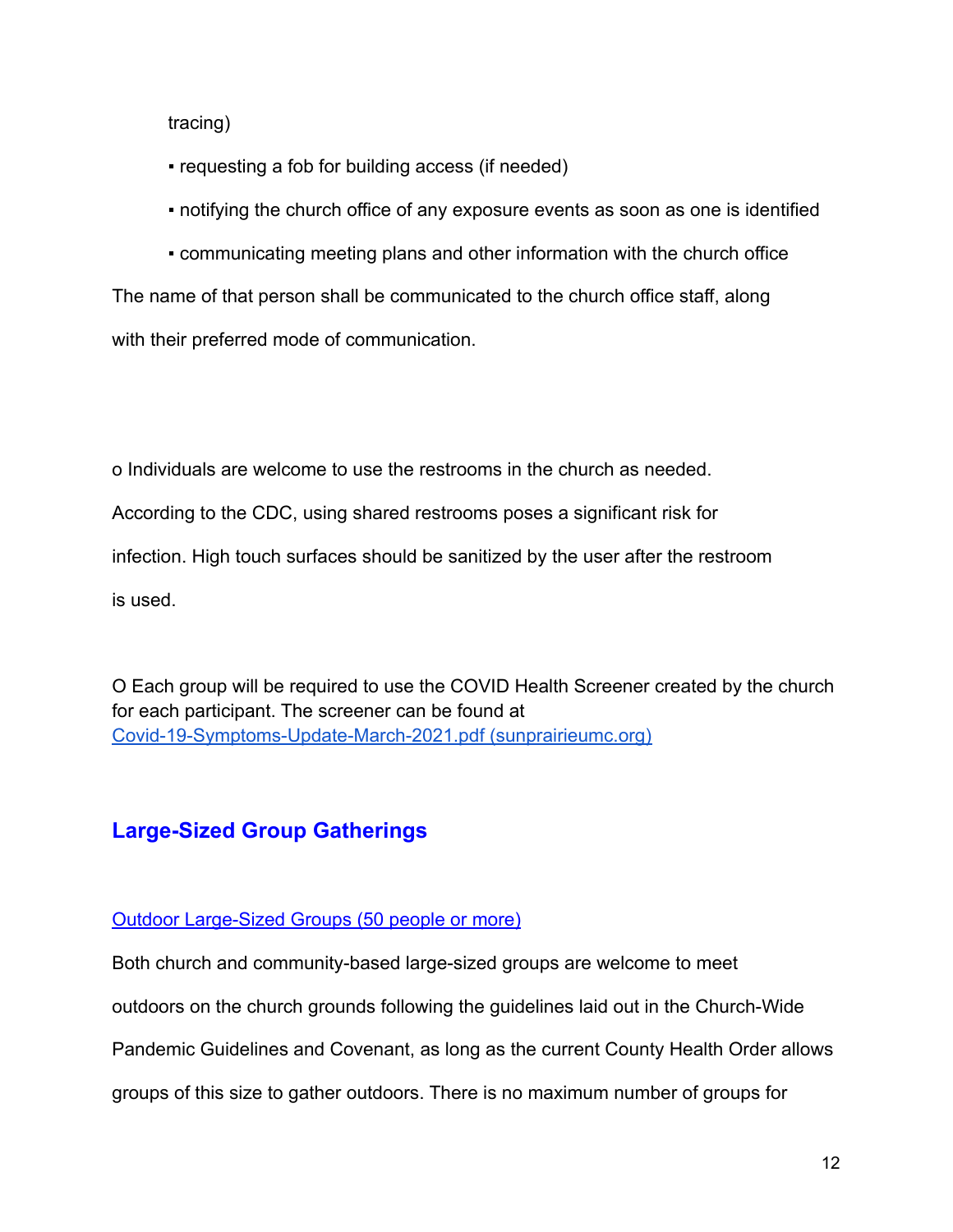outside meetings.

#### Other guidelines include:

o Each group must schedule their meeting with the church office staff at least five working days before their meeting to ensure the space is available The church can be contacted at 608-837-5554 or [lmexiner@sunprairieumc.org](mailto:lmexiner@sunprairieumc.org).

o Each group shall designate one person who will be accountable for the following:

- cleaning up and sanitizing
- keeping a list of who attended the group's meeting (for possible contact tracing)
- requesting a fob for building access (if needed)
- notifying the church office of any exposure events as soon as one is identified
- communicating meeting plans and other information with the church office

The name of that person shall be communicated to the church office staff, along

with their preferred mode of communication.

o Individuals are welcome to use the restrooms in the church as needed.According to the CDC, using shared restrooms poses a significant risk for infection. High touch surfaces should be sanitized by the user after the restroom is used.

o It is highly recommended that a social distancing plan be put in place prior to the group's meeting.

O Each group will be required to use the COVID Health Screener created by the church for each participant. The screener can be found at [Covid-19-Symptoms-Update-March-2021.pdf \(sunprairieumc.org\)](https://www.sunprairieumc.org/wp-content/uploads/2021/02/Covid-19-Symptoms-Update-March-2021.pdf)

Indoor Large-Sized Groups (25 people or more)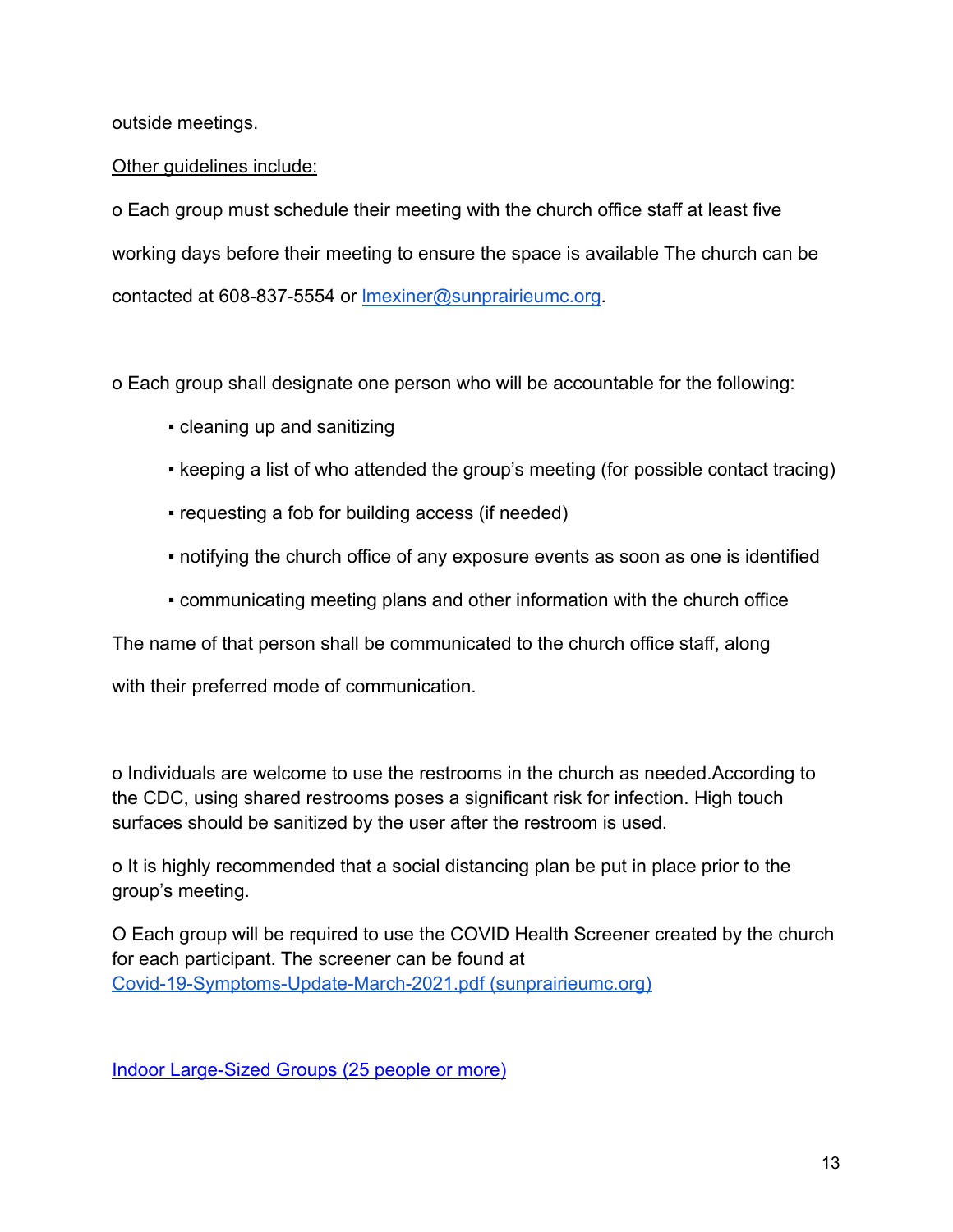The following are not requirements, but are recommendations for large-sized groups who are meeting indoors:

o It is highly recommended that people not meet in-person in groups until two weeks have passed from the date of their final COVID-19 vaccination.

#### Other guidelines include:

o Each group must schedule their meeting with the church office staff at least five working days before their meeting to ensure the space is available. The church can be contacted at 608-837-554 or **Imexiner@sunprairieumc.org**.

o At the time of scheduling, a written plan for how the group is going to maintain and monitor social distancing must be submitted.

o Each group shall designate one person who will be accountable for the following:

▪ cleaning up and sanitizing

• keeping a list of who attended the group's meeting (for possible contact tracing)

- requesting a fob for building access (if needed)
- notifying the church office of any exposure events as soon as one is identified
- communicating meeting plans and other information with the church office

The name of that person shall be communicated to the church office staff, along with their preferred mode of communication.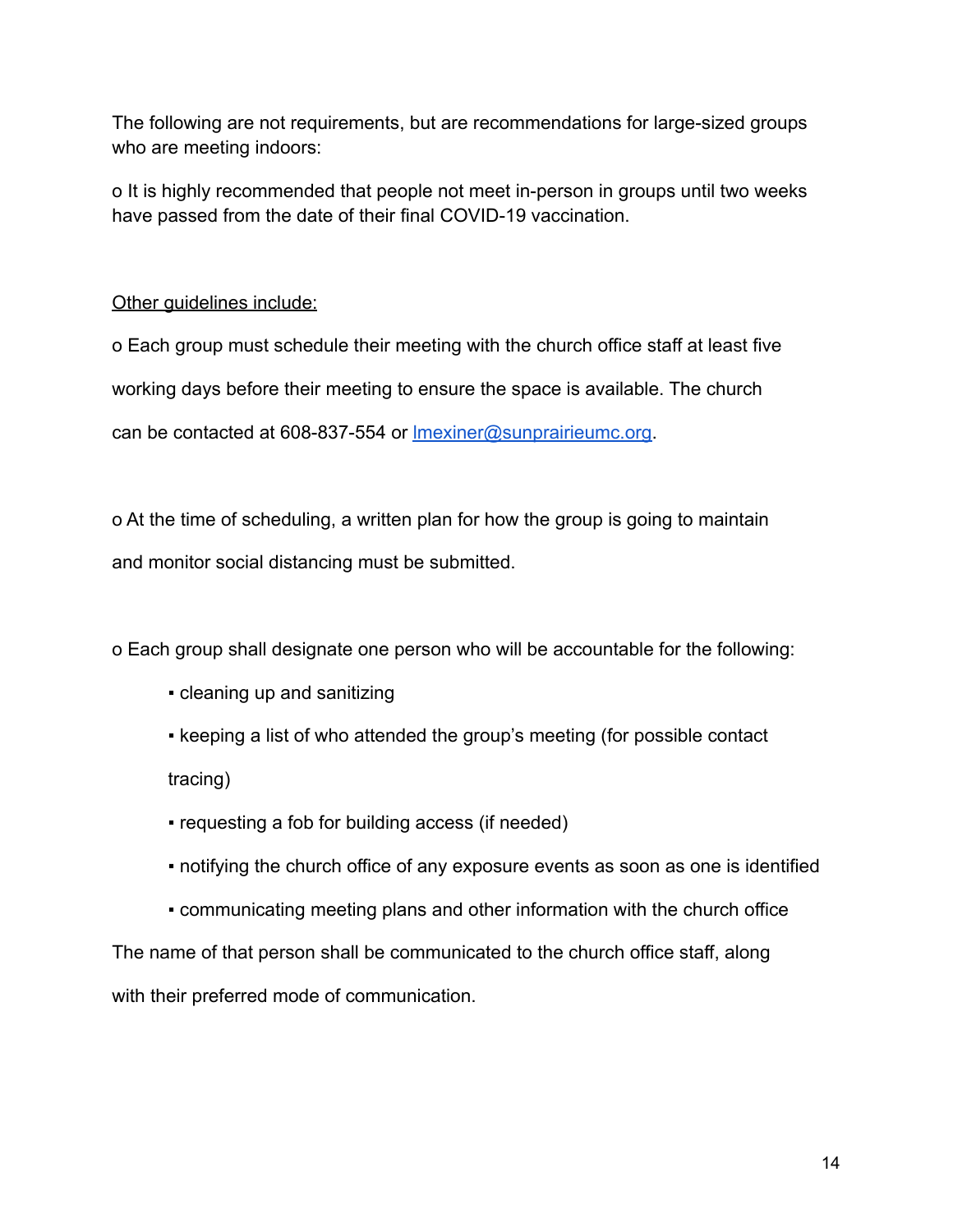o Individuals are welcome to use the restrooms in the church as needed.

According to the CDC, using shared restrooms poses a significant risk for

infection. High touch surfaces should be sanitized by the user after the restroom

is used.

O Each group will be required to use the COVID Health Screener created by the church for each participant. The screener can be found at [Covid-19-Symptoms-Update-March-2021.pdf \(sunprairieumc.org\)](https://www.sunprairieumc.org/wp-content/uploads/2021/02/Covid-19-Symptoms-Update-March-2021.pdf)

# **Special Accommodations for Children and Youth Ministries**

If a child/youth begins to have symptoms in the 48 hours AFTER attending a ministry event or program and is tested for COVID-19, please contact [ahinthorn@sunprairieumc.org](mailto:ahinthorn@sunprairieumc.org) even if you have not gotten results back. It's helpful for us to be on alert so we can be prepared to contact trace IF the test comes back positive.

If a child/youth is struggling to comply with mask/physical distancing protocols, a parent/guardian will be contacted.

Any diaper changing will be done by parent/guardian only at this phase of re-opening.

Adult volunteers/staff will be responsible for making sure all surfaces are cleaned at the end of ministry.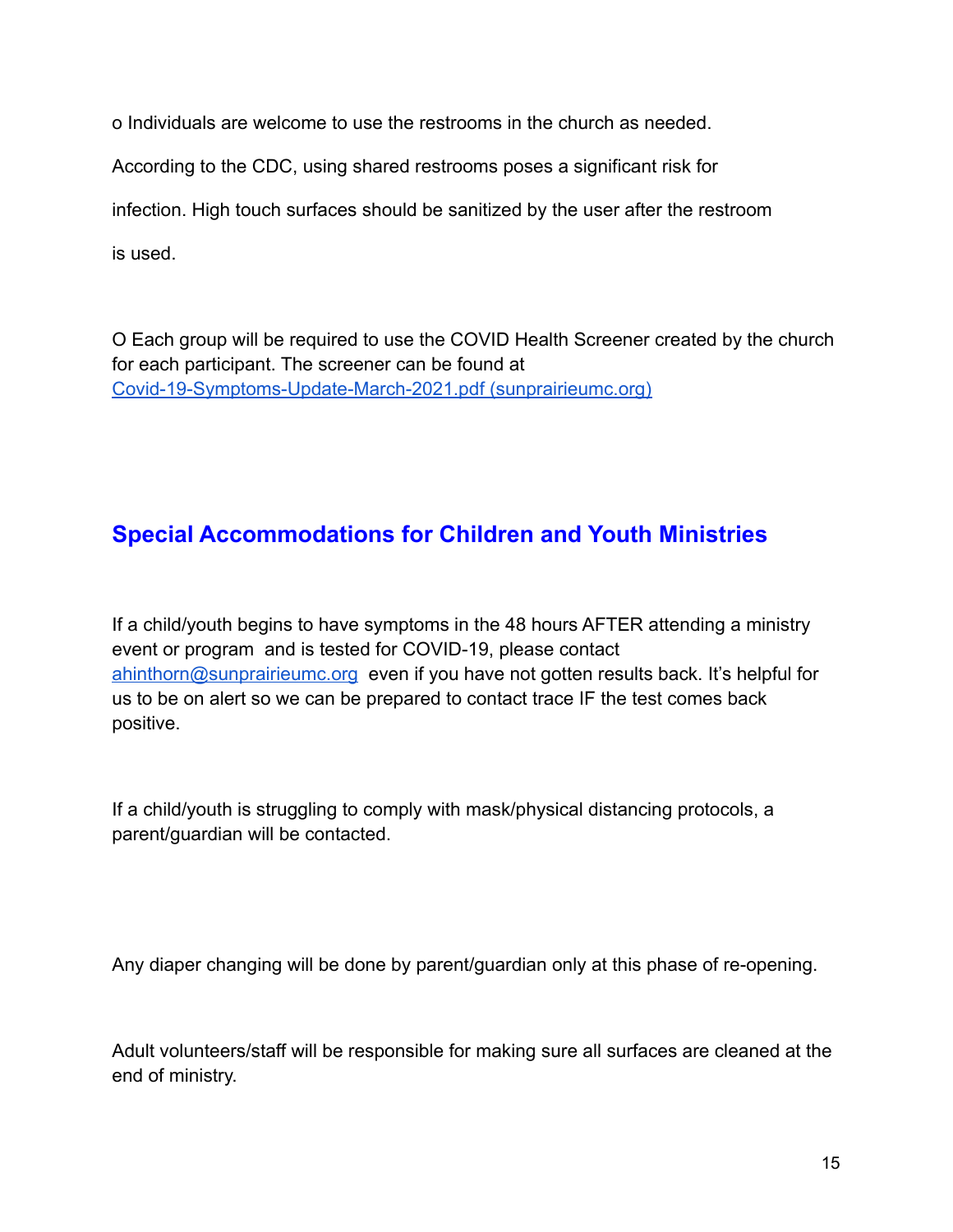# **COVID Communication Protocol**

Our primary goal is to provide a safe environment for everyone, but even with the most diligent of precautions, it is impossible to remove all risk of contracting COVID-19 while participating in onsite ministry at SPUMC.

Below are the protocols in place if SPUMC is made aware that a person (child/youth/adult) has tested positive for COVID-19 and was contagious while on-site.

Upon notification, SPUMC Staff will conduct contact tracing. Staff will determine if close contact occurred and who was involved. The CDC defines close contact as: Someone who was within 6 feet of an infected person for a cumulative total of 15 minutes or more over a 24-hour period\* starting from 2 days before illness onset (or, for asymptomatic patients, 2 days prior to test specimen collection) until the time the patient is isolated. \*Individual exposures added together over a 24-hour period (e.g., three 5-minute exposures for a total of 15 minutes).

If you are exposed to COVID outside of a church setting, please monitor your symptoms and wear a mask. If you do start to have symptoms please test on day 5 and stay home from church activities.

Since it is important to respond quickly in these cases, there may be little notice given to families for the need to quarantine.

Adults in worship or small groups:

- 1. Once the staff has determined a person has tested positive for COVID-19 and was contagious while on-site, 1) a church-wide email will go out (snail mailing to those without email) notifying them of the positive test;  $OR - 2$ ) if individuals have signed in, just those individuals will be notified and the staff will make the recommendation for a 7-day quarantine for the persons involved.
- 2. All people from that room (regardless of close contact) will be notified with the recommendation to monitor themselves for symptoms.
- 3. All people from that room will be asked to stay home for 7 days and not attend SPUMC out of an abundance of caution.

Elementary & Youth (K-Grade 12):

1. Parents/ Guardians and volunteers who were in the same room as the child/youth will be notified if there was close contact and make the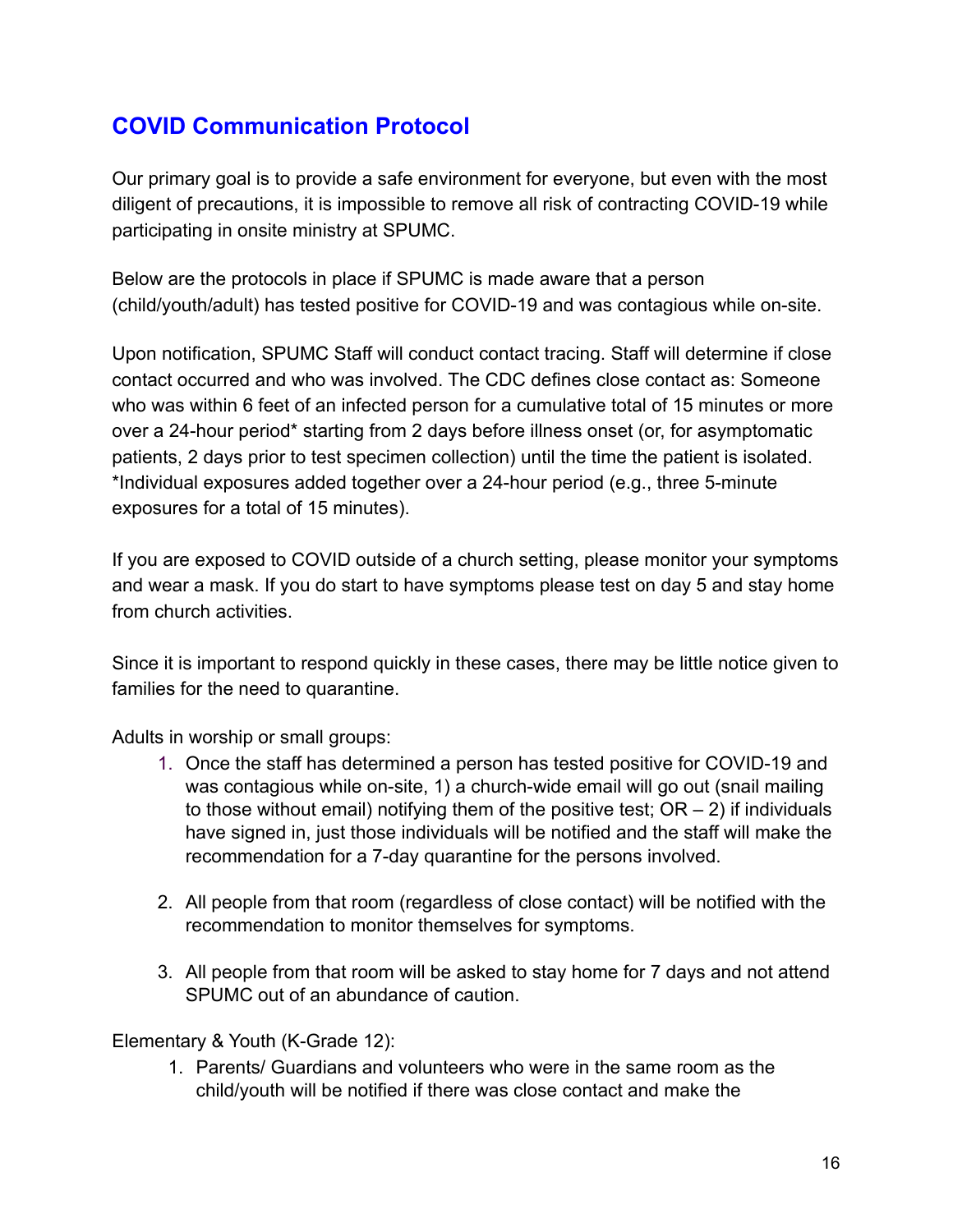recommendation for a 7-day quarantine for the volunteer/children/youth involved.

- 2. All parents/guardians and volunteers from that room (regardless of close-contact) will be notified with the recommendation to monitor their child/youth/themselves for symptoms.
- 3. All children/youth/volunteers from that room will be asked to monitor symptoms and stay home if they start to not feel well.

#### Preschool (birth-4K)

- 1. Note our goal is to minimize close-contact for grades K-grade 12 by enforcing 3-feet physical distancing as much as possible, but it is impossible to do the same for infants through 4K as it is physically and developmentally challenging for that age group! For rooms with children birth-4K we will recommend a 10-day quarantine for any children and volunteers in those rooms. Parents/ Guardians will be notified via a phone call AND email.
- 2. Custodial staff will be notified and the room will be closed and thoroughly disinfected.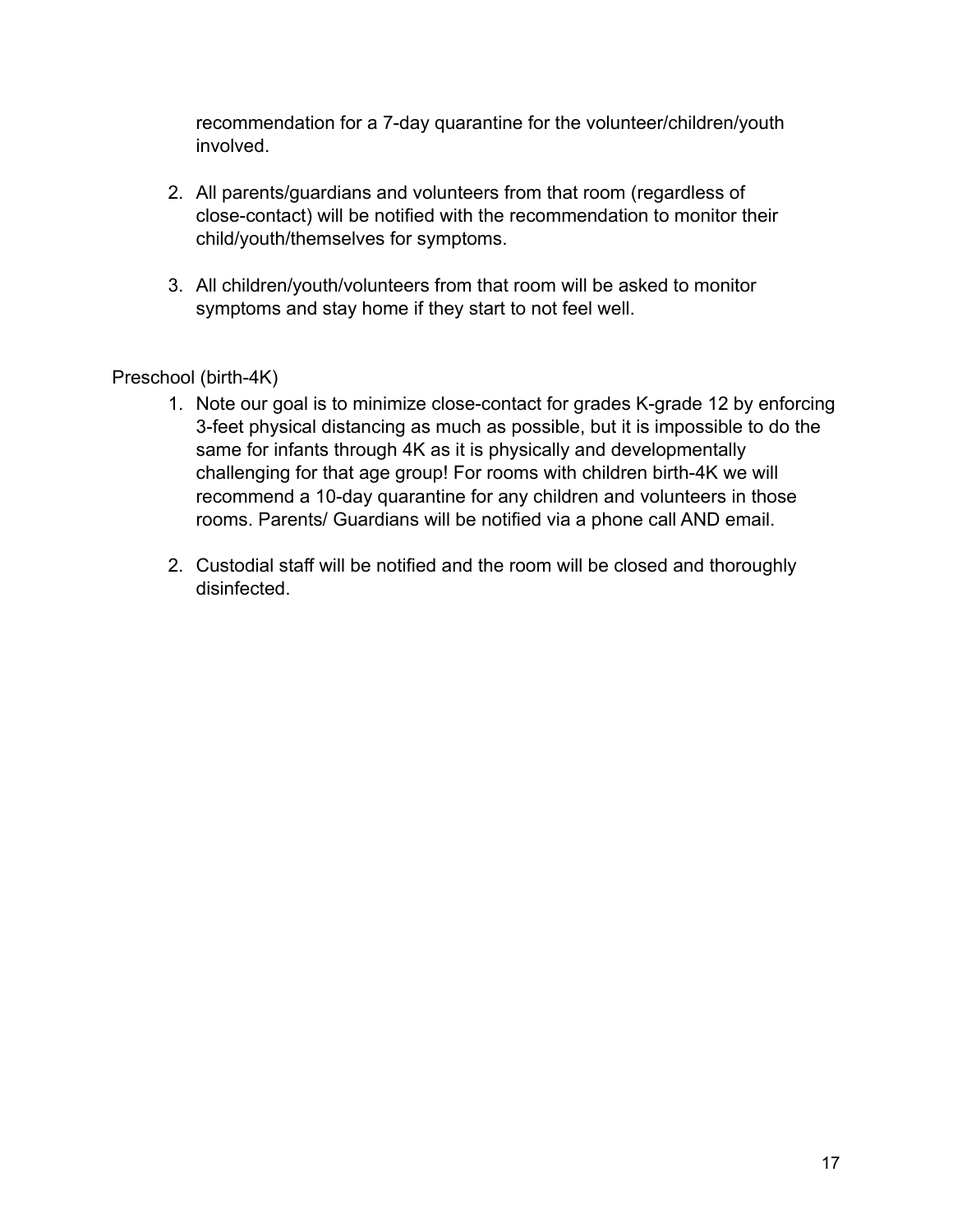# **Attendee Log**

# **GROUP LEADER CHECK-IN SHEET**

| <b>DATE</b> | <b>EVENT</b> | <b>LEADER NAME</b> | <b>PARTICIPANT NAMES</b> |
|-------------|--------------|--------------------|--------------------------|
|             |              |                    | $\mathbf 1$              |
|             |              |                    | $\mathbf 2$              |
|             |              |                    | $\mathbf 3$              |
|             |              |                    | $\pmb{4}$                |
|             |              |                    | ${\bf 5}$                |
|             |              |                    | $\bf 6$                  |
|             |              |                    | $\pmb{7}$                |
|             |              |                    | $\bf8$                   |
|             |              |                    | $\pmb{9}$                |
|             |              |                    | ${\bf 10}$               |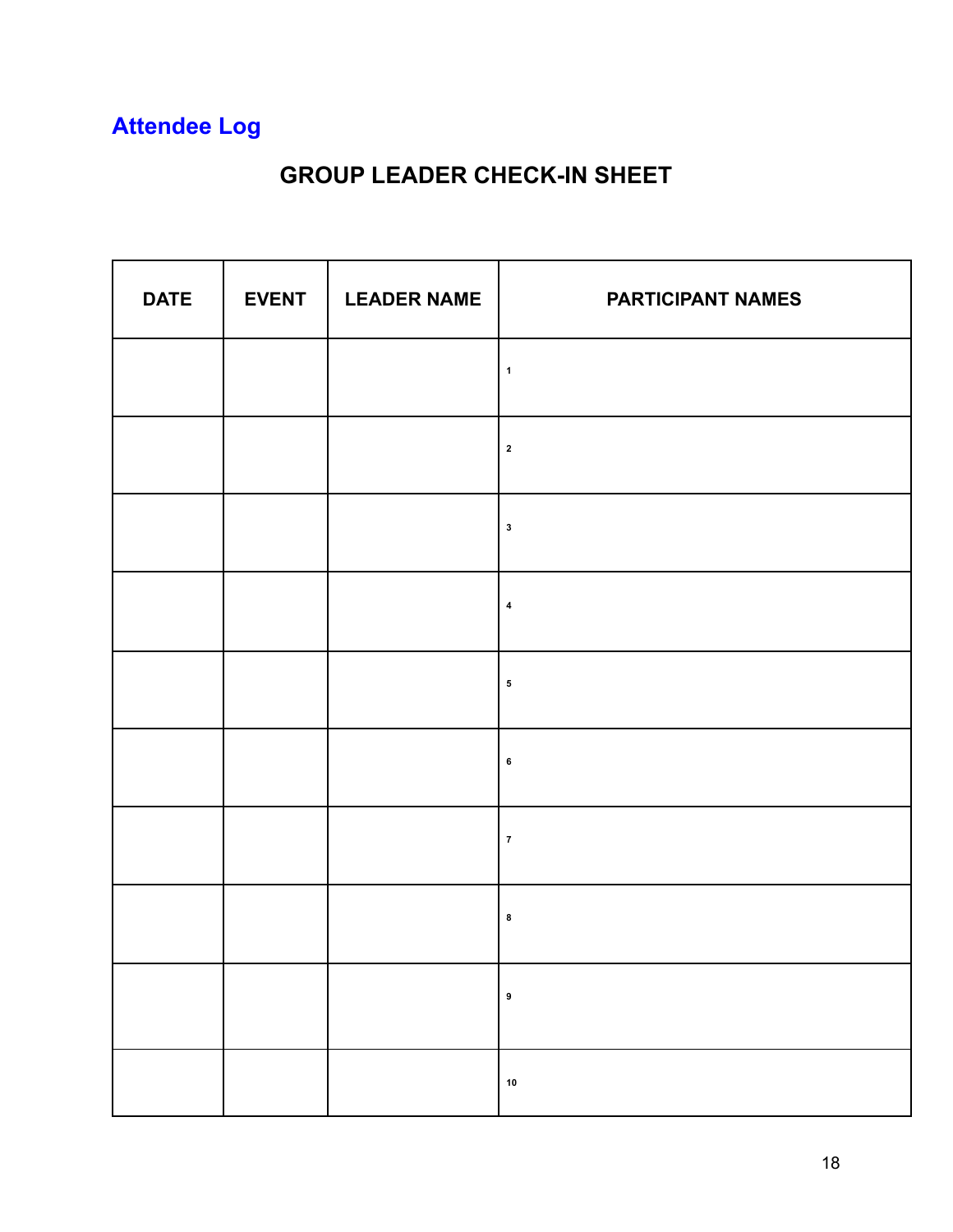# **Church Office Pandemic Protocol**

-Main office glass door remains locked at all times

-Doors to the workroom and to the staff offices propped open to avoid needing to touch handles.

-As a general rule, all doors to the church will remain locked unless necessary to be unlocked for a gathering or event.

-Encourage weekday visitors and/or volunteers to contact Laura in advance of arriving at church, so that needs can be determined.

-Office Staff will determine where to meet a person(s) outside the office if necessary, i.e., the parking lot, the foyer outside the office or Fellowship Hall.

-Persons dropping off or picking up items do not need to be screened, but are encouraged to wear a mask.

-All volunteers coming to the office will be screened using the screening questions. Masks are encouraged but not required.

-Office Staff will keep a daily log of who has come in the building for any purpose.

-Activation of door fobs will be at Office Staff's discretion.

-Sanitizing wipes will be near each office machine such as copiers. Touched portions of the machines will be wiped down after each use.

# **Church Staff Pandemic Protocol**

-Staff will enter and exit through Door #2 near the church office.

-Staff will not come to church if they are experiencing any of the symptoms or answered 'yes' to any of the screening questions.

-Hand sanitizer and sanitizing wipes will be at each staff member's workstation.

-Staff will wipe down their work station before beginning work and before leaving for the day.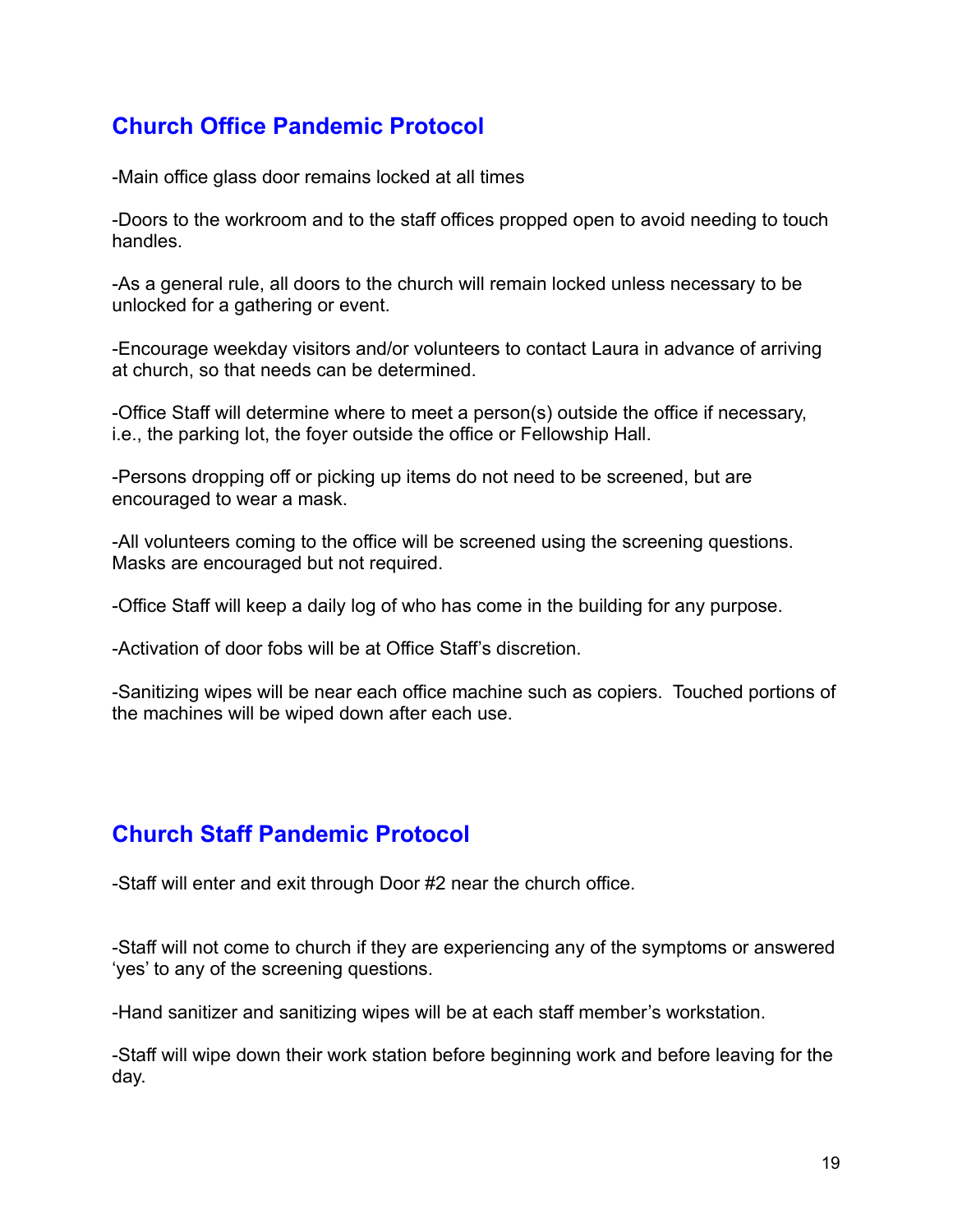-Staff are encouraged but not required to wear masks. Face coverings will be worn when moving around the offices or building when children are present.

-Restrooms across from the multipurpose room will have gloves and sanitizing wipes available for wiping area before use.

-Other basics: Wash hands frequently with soap and water for at least 20 seconds; cough or sneeze into the crook of the elbow.

## **Food and Beverage Protocols**

-Ministries and Groups will be required to include information in their plan turned into our church office before each gathering that answers the following questions.

-Is food prepackaged, brought from home, prepared in a commercial kitchen, church kitchen or home kitchen?

-Ministries and groups will be highly encouraged to educate and publicize food information with those planning to attend or at the event itself.

-Ministries and groups may eat inside or outside of the church building.

-Meals and food items can be packaged in our church kitchen. We are not encouraging hot meals at this time.

### **Restroom Protocols**

No matter the size of the group or if the group meets inside our outside, the church office staff will assign a restroom for the group to use while their event is happening.

We highly encourage the use of hand sanitizer instead of hand washing when possible to minimize the number of people in the restroom facilities.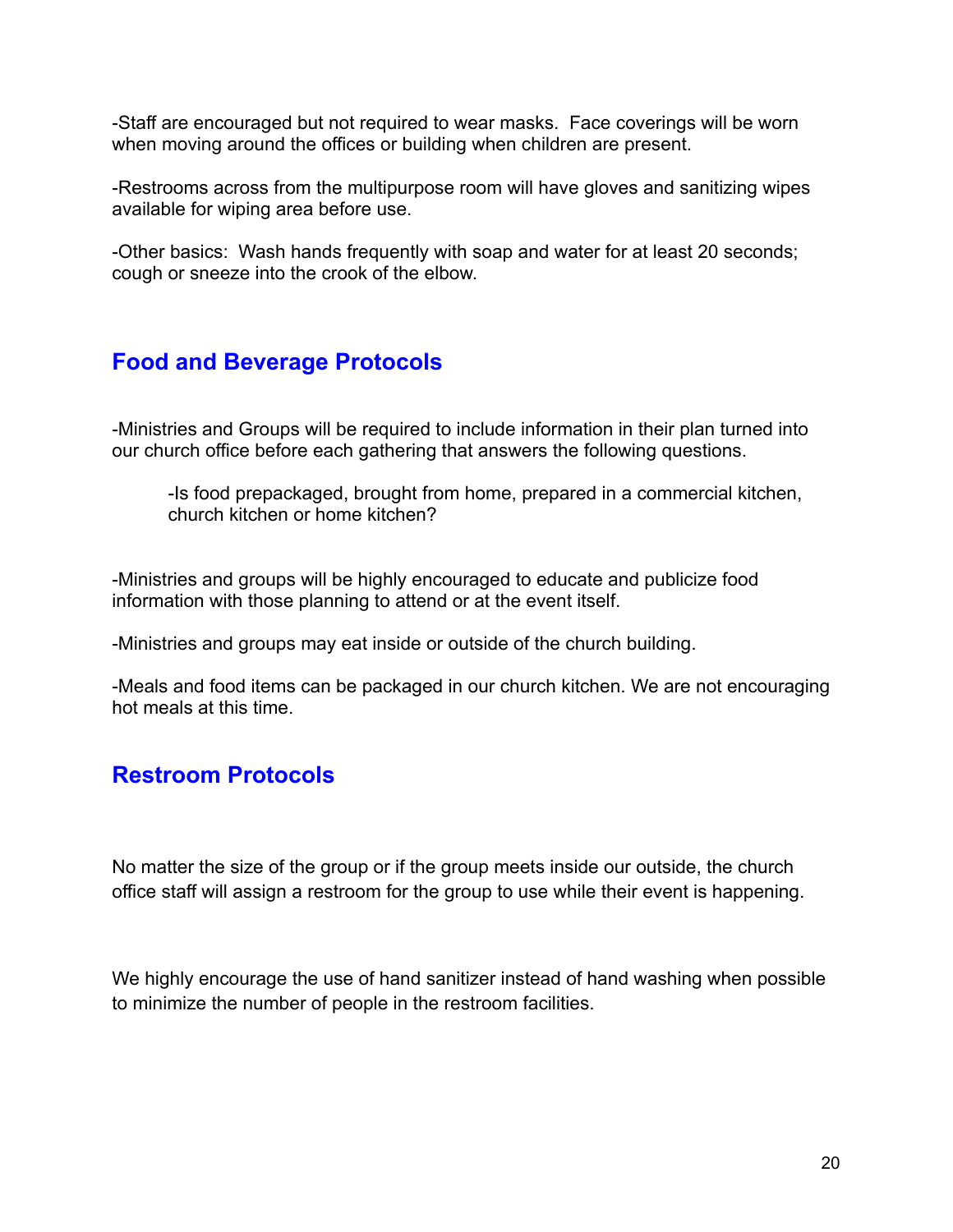# **Offsite Ministry Activities**

We understand that there are times when children, youth and adults may travel offsite for ministry events and opportunities. At the discretion of church staff, participants may be asked about their COVID vaccination status prior to these trips. In most cases, these questions will be asked for prolonged close contact trips and/or trips where participants are traveling long distances.

Staff may share numbers with those participating in regards to vaccination status but MAY NOT share names of individuals or their personal information.

# **Worship**

#### Worship Outdoors:

Worship can occur outdoors without sign up or space limitations. Singing is allowed in outdoor worship settings.

#### Procedure and Guidelines for Sanctuary Worship:

-Please do not come to church if you are not feeling well. The only entrance that will be open is the Narthex doors under the overhang. If you are wearing a jacket or coat, please plan to keep it with you.

-Please use the hand sanitizer stations and sanitize your hands before going into the sanctuary. A face mask covering your nose and mouth is encouraged but not required in the church building and during worship. Please maintain a 6-foot safe distance.

-Some portions of the worship experience will be live and other portions will be pre-recorded and viewed on the screens. No bulletins will be passed out. Everything you need will be on the screens. There will be no congregational singing at this time. We invite you to listen to the song leaders or recorded music and reflect on the music.

-We thank you for your generous stewardship. You may give your offering online, mail your offering to the church or dropped it in the baskets at the door as you leave worship.